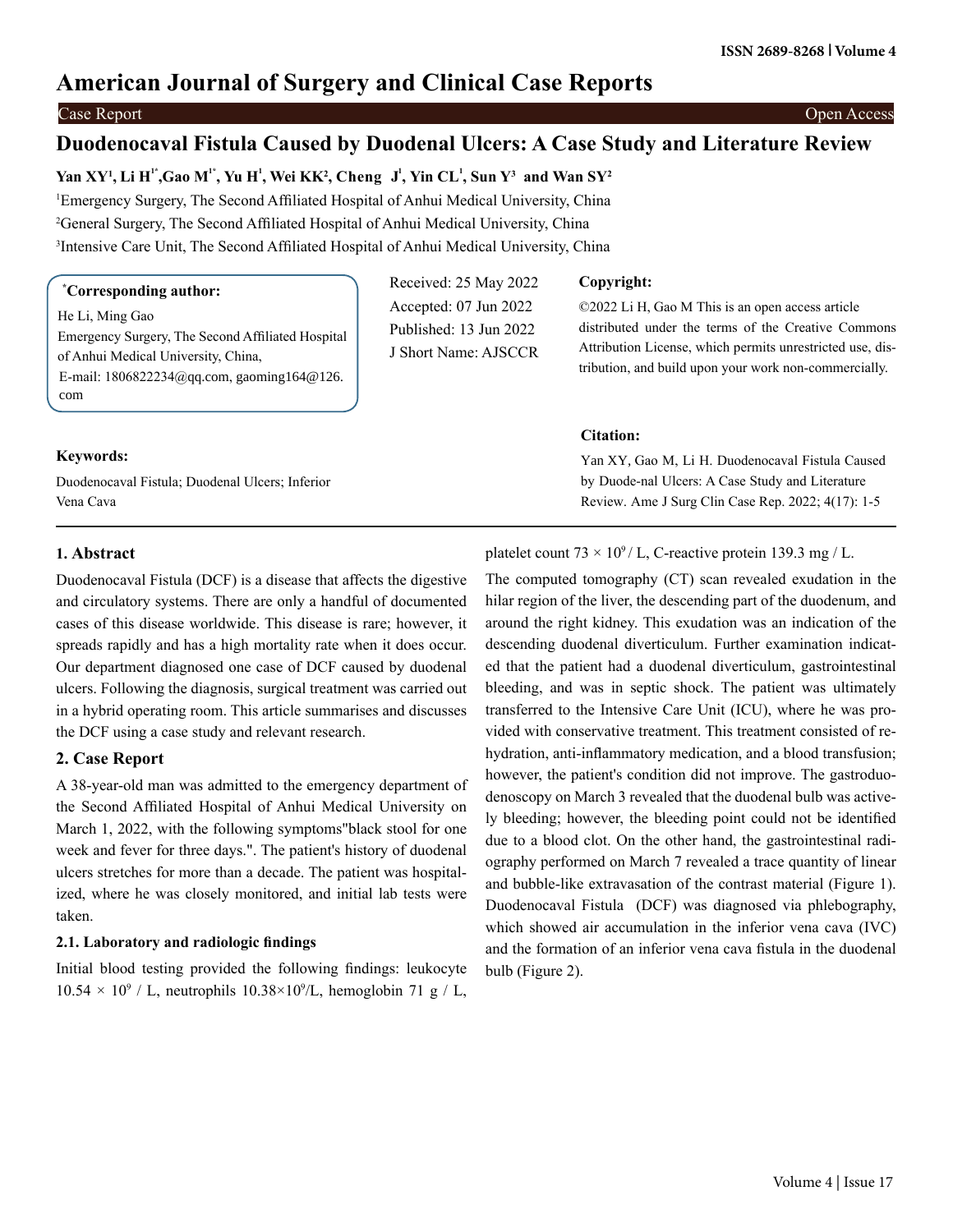

**Figure 1:** Phlebography showed a small amount of linear and bubble-like contrast medium extravasation.



**Figure 2:** Arteriovenous angiography showed pneumatosis in inferior vena cava.

#### **2.2**. **Treatment and complications**

After analyzing the findings of the gastroduodenoscopy, gastrointestinal radiography, and phlebography, the patient was moved to an operating room equipped with a C-arm on March 11. Digital subtraction angiography (DSA) was used in the C-arm operating room to conduct right femoral vein puncture angiography and IVC balloon occlusion. Opened exploration immediately after IVC occlusion.

Observations made throughout the operation: a massive ulcer lesion measuring 6 cm \* 5 cm \* 4 cm was discovered at the intersection of the duodenal bulb and the descending portion. The diameter

of the posterior wall of the duodenum was 3.5 cm, with perforation and mucosal valgus. The IVC wall had deteriorated due to duodenal perforation. A perforation with a 2 cm diameter can be observed in the IVC, and a thrombus of 2 cm\* 2 cm\* 1.5 cm had developed at the perforation of the IVC (Figure 3). The duodenum and the IVC perforation were healed using intermittent sutures, and the wounds were covered by omental transplanting. After the operation, the patient's condition began to stabilize, and as a result, he was eventually transferred from the ICU to a regular hospital ward. Following the patient's discharge, we checked in with him a week later, and the findings of the follow-up investigation turned out to be positive.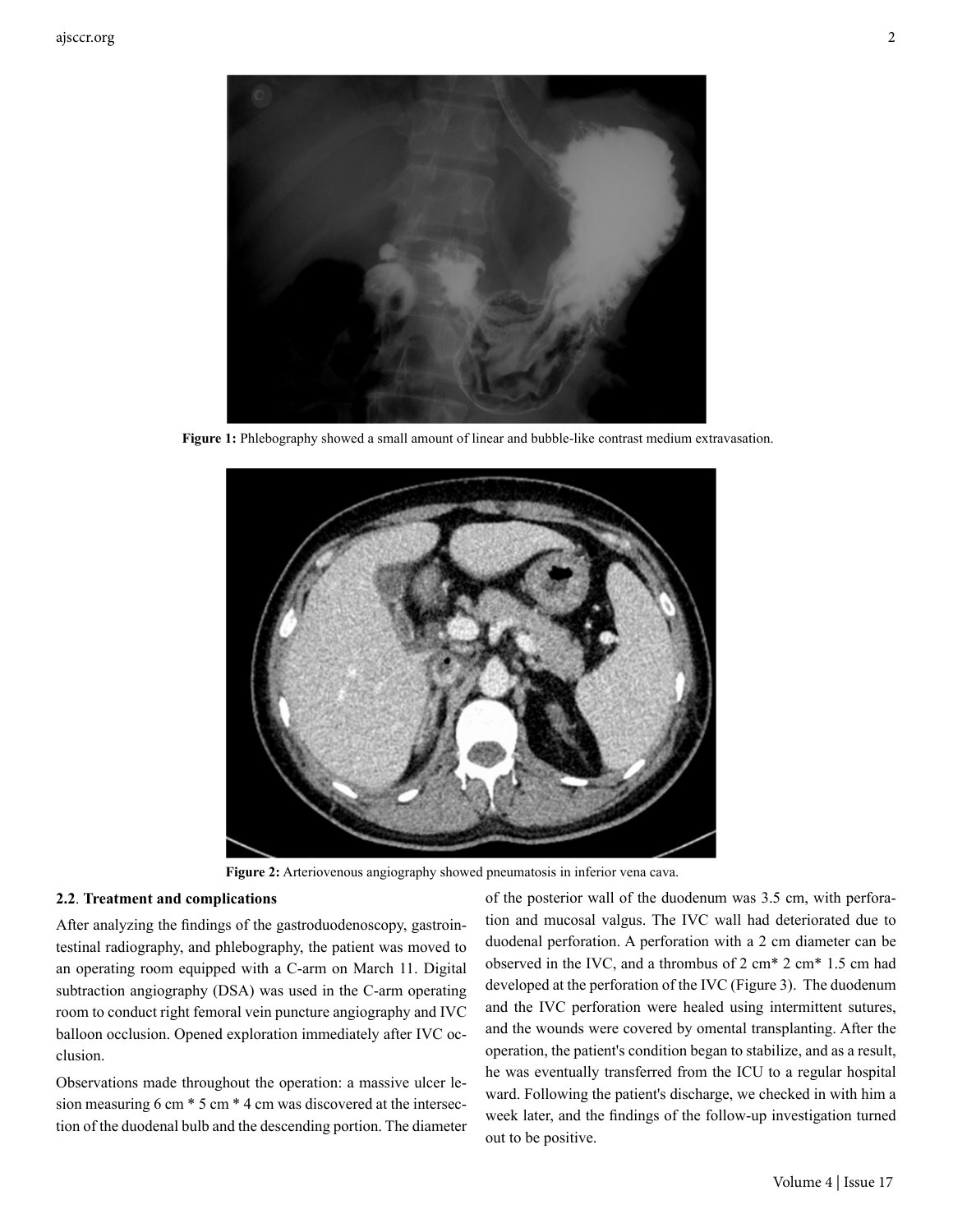

**Figure 3** Intraoperative pictures.

## **3**. **Methods**

The condition known as DCF is quite rare. Only 48 instances of DCF have been documented in the medical literature because of the modest beginning of the disease and the challenges associated with making a prompt diagnosis. As a direct result, the total mortality rate is around 40% [1]. The etiology of DCF is complex. Most DCF (33%) is a long-term complication caused by chemoradiotherapy of retroperitoneal sarcoma. In addition, another pathogeny of DCF can be divided into retroperitoneal sarcoma without chemoradiotherapy, gastrointestinal foreign bodies (toothpicks, animal bones, etc.), vascular filters, trauma and duodenal ulcer, etc. As part of our research, we reviewed case reports of DCF published in medical journals during the past fifty years. (Tables 1-3) [1-15] summarize the clinical data of all previously published cases in the medical literature.

**Table 1:** Summary of pathogeny

| Pathogeny                                         | Total number of cases $n = 48$ (%) | Number of deaths | Mortality $(\%)$ |
|---------------------------------------------------|------------------------------------|------------------|------------------|
| Retroperitoneal sarcoma with chemoradiotherapy    | 16(33)                             | -11              | 69               |
| Retroperitoneal sarcoma without chemoradiotherapy | 2(4)                               | $\theta$         |                  |
| Gastrointestinal foreign bodies                   | 9(19)                              | 4                | 44               |
| Toothpicks                                        | 7(15)                              | 4                | 57               |
| Fishbone                                          | (2)                                | $\theta$         |                  |
| Chicken bone                                      | (2)                                | $\theta$         |                  |
| Vascular filters                                  | 10(21)                             | U                |                  |
| Duodenal ulcer                                    | 8(17)                              |                  | 63               |
| Rauma                                             | 3(6)                               | 0                |                  |
| Total                                             | 48(100)                            | 20               | 42               |

#### **Table 2:** Treatment measures

| Treatment measures           | Total number of cases $= 48$ (%) | Number of deaths | Mortality $(\%)$ |
|------------------------------|----------------------------------|------------------|------------------|
| Surgery                      | 32(67)                           |                  | 4.               |
| Intervention/<br>/ endoscopy | 9(19)                            |                  |                  |
| Symptomatic treatment        | (15)                             |                  | ` 8t             |

#### **Table 3:** Diagnosis

| Diagnosis                         | Total number of cases | Confirmed cases | Diagnostic rate $(\% )$ |
|-----------------------------------|-----------------------|-----------------|-------------------------|
| Surgiry                           | 20                    | 10              | 90                      |
| $\frac{\text{Autopy}}{\text{CT}}$ |                       | $1^{\omega}$    | 100                     |
|                                   | ZU                    |                 | -60                     |
| Endoscopy                         | $\sim$<br>-           |                 | 30                      |
| Gastrointestinal radiography      |                       |                 | 46                      |
| Phlebography                      |                       |                 | 44                      |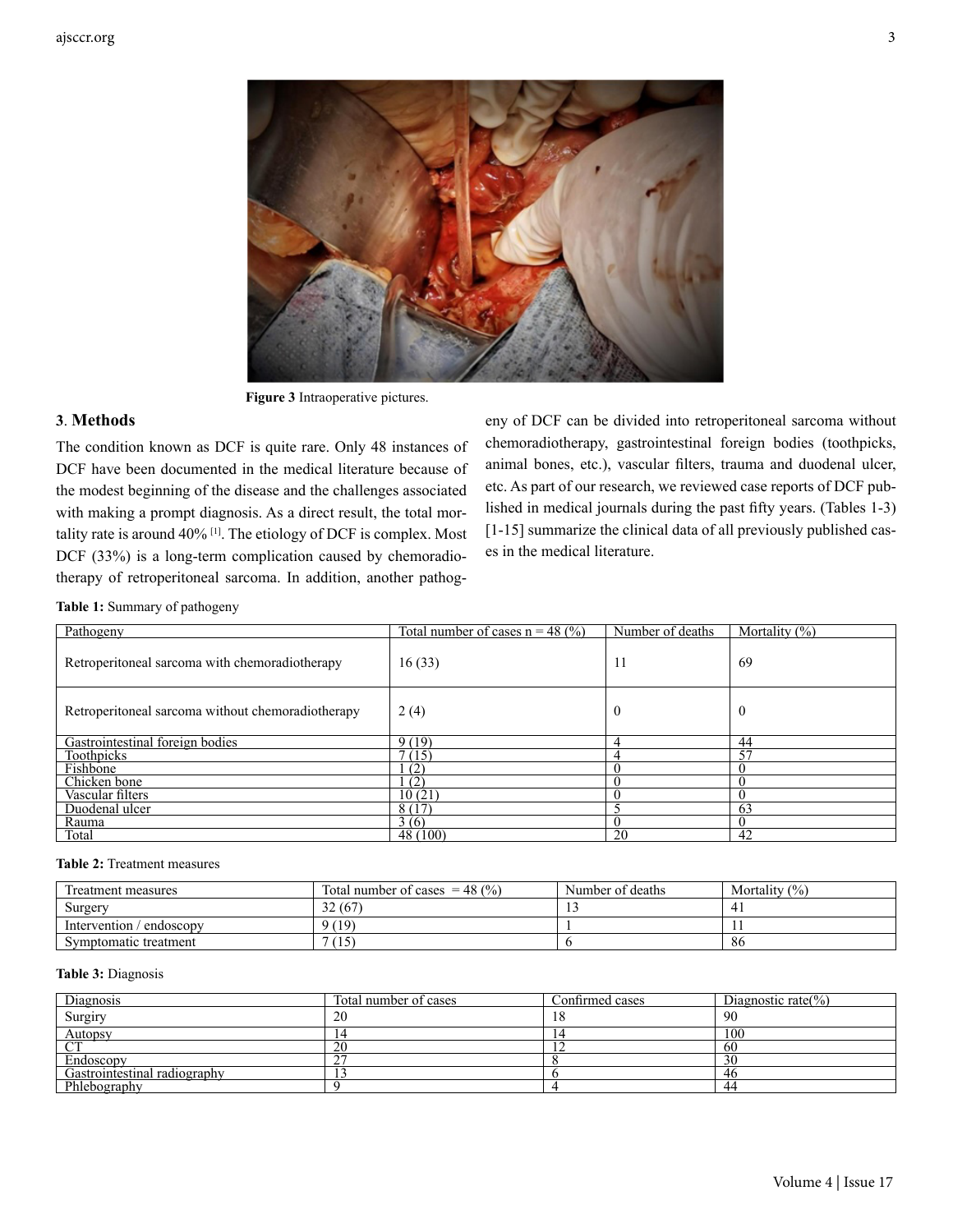#### **4. Discussion**

The clinical diagnosis of DCF is extremely challenging. The patient's clinical manifestations are nonspecific, consisting primarily of gastrointestinal bleeding and sepsis. Some individuals experience gastrointestinal bleeding as their initial symptom. Hence endoscopy is frequently performed initially. By doing a gastroduodenoscopy, one can intuitively detect a duodenal ulcer and the incarceration of a foreign body; nevertheless, it is difficult to estimate the depth of the lesion. The endoscopic visual field was disturbed by the blood clot at the fistula, resulting in the endoscopic diagnosis rate of only 30% (Table 3). It is noteworthy that there have been reports of fatal cases of cerebral air embolism after endoscopy [2]. Endoscopy requires inflation to maintain clear vision. A large amount of air enters the IVC through the fistula, which leads to cerebral air embolism. Therefore, we do not recommend endoscopy as a routine examination for patients with DCF. If necessary, blind inflation should be avoided. The presence of a contrast medium in IVC after gastrointestinal angiography can be used as a direct sign of the diagnosis of DCF. The diagnostic rate is only 46%. However, it has the advantages of being noninvasive and convenient.

According to (Table 3) of this report, CT has the highest preoperative diagnosis rate and a diagnosis rate of roughly 60%. The IVC and its tissues can be examined with CT scans without undergoing any invasive procedures. A CT scan can also detect thrombus and gas in the IVC, infectious effusion or abscess around the IVC and duodenum, and incarcerated foreign bodies and filters. In CT, some individuals may not exhibit direct signs of a fistula between the duodenum and IVC in the early stages. In IVC, there are few low-density gas shadows; hence, CT is repeated frequently. Proper diagnosis of vascular thrombosis or filling defects requires further CT imaging and phlebography. However, venous hypertension produced by the contrast agent may wash away the thrombus, form pulmonary embolism and lead to the patient's death [3]. Therefore, phlebography must be carried out with extreme caution when DCF is being considered.. This case came to our hospital with hematemesis, black stool and fever. After admission, many blood clots were seen by emergency gastroscope, and the bleeding point and lesion location could not be found accurately. Then digestive tract perforation was highly suspected, but multiple CT examinations failed to make a definite diagnosis.

However, DCF was confirmed by the accidental discovery of a contrast medium in the IVC after gastrointestinal angiography. A repeated review of CT showed that a little low-density gas shadow could be seen in the IVC. We suggest that the occurrence of DCF should be considered when patients have symptoms of gastrointestinal bleeding complicated with sepsis. It is recommended to perform CT in the early stage and carefully identify whether there is a gas shadow in the IVC. If necessary, gastrointestinal angiography should be performed to observe the presence of a contrast medium in the IVC. Careful endoscopy can identify ulcers and bleeding lesions in the gastroduodenal. Routine angiography is not recommended, which may lead to serious pulmonary embolism.

DCF involves both IVC and duodenum, and the probability of massive hemorrhage and explosive sepsis is high. Symptomatic treatment has high mortality; therefore, the early surgical clinical intervention has become a consensus [4]. Among the 48 cases of DCF recorded in the medical literature, the mortality of surgical treatment was 41%, interventional/endoscopic treatment was 11%, and symptomatic treatment was 86% (Table 2). At present, surgery is considered the best measure for the treatment of DCF. The previous view is that the choice of operation will be different according to the etiology. Duodenal and IVC fistula repair only needs to be performed in DCF patients with trauma, duodenal ulcer, gastrointestinal foreign body, vascular filter, and retroperitoneal sarcoma without chemoradiotherapy. In DCF patients with retroperitoneal sarcoma, pancreaticoduodenectomy should be coupled with chemoradiotherapy [17]. However, we believe that emergency interventional therapy can quickly stop bleeding and prevent bacteria from entering the blood, improves the patient's general condition in a short time, and provides a guarantee for the second stage of operation. By consulting the medical literature in recent ten years, it has been reported that two cases of DCF combined with chemoradiotherapy were treated surgically, and only fistula repair was performed; both patients had symptoms of improvement and were discharged from the hospital shortly [4,5]. Staged surgery was performed in one case: Boisvert et al. [4] first performed stent placement to block the IVC fistula. The secondary duodenal fistula repair was performed four months later. The author's team concluded that surgical suture or patch / omental transplantation is the first choice to repair the Fistula of the duodenum and IVC.

It should be noted that the common fistula of the duodenum and IVC may be blocked by thrombus. Once the thrombus is removed, the fistula of the IVC will bleed extensively and will be incredibly difficult to stitch. The suture vision can be obtained by temporary compression and occlusion of the IVC. The fistula can be repaired after local IVC stent placement and vascular intervention. For patients with severe inflammatory adhesion around the IVC fistula and unable to repair it, pancreaticoduodenectomy is necessary to expose the IVC fistula. For critical cases of IVC fistula that cannot be repaired, emergency ligation can be given at the lower edge of the renal vein.

 Endoscopic foreign body removal combined with intravascular stent implantation is a feasible treatment, but it has high case selectivity. Lovelock M [6] stated that the therapy mentioned above should meet the following two conditions at the same time: DCF caused by a foreign body or vascular filter, and the patient's condition must be stable.

It was reported that nine individuals with DCF were treated with interventional/endoscopic therapy. Eight of the nine cases were caused by foreign bodies or vascular filters, and patients were able